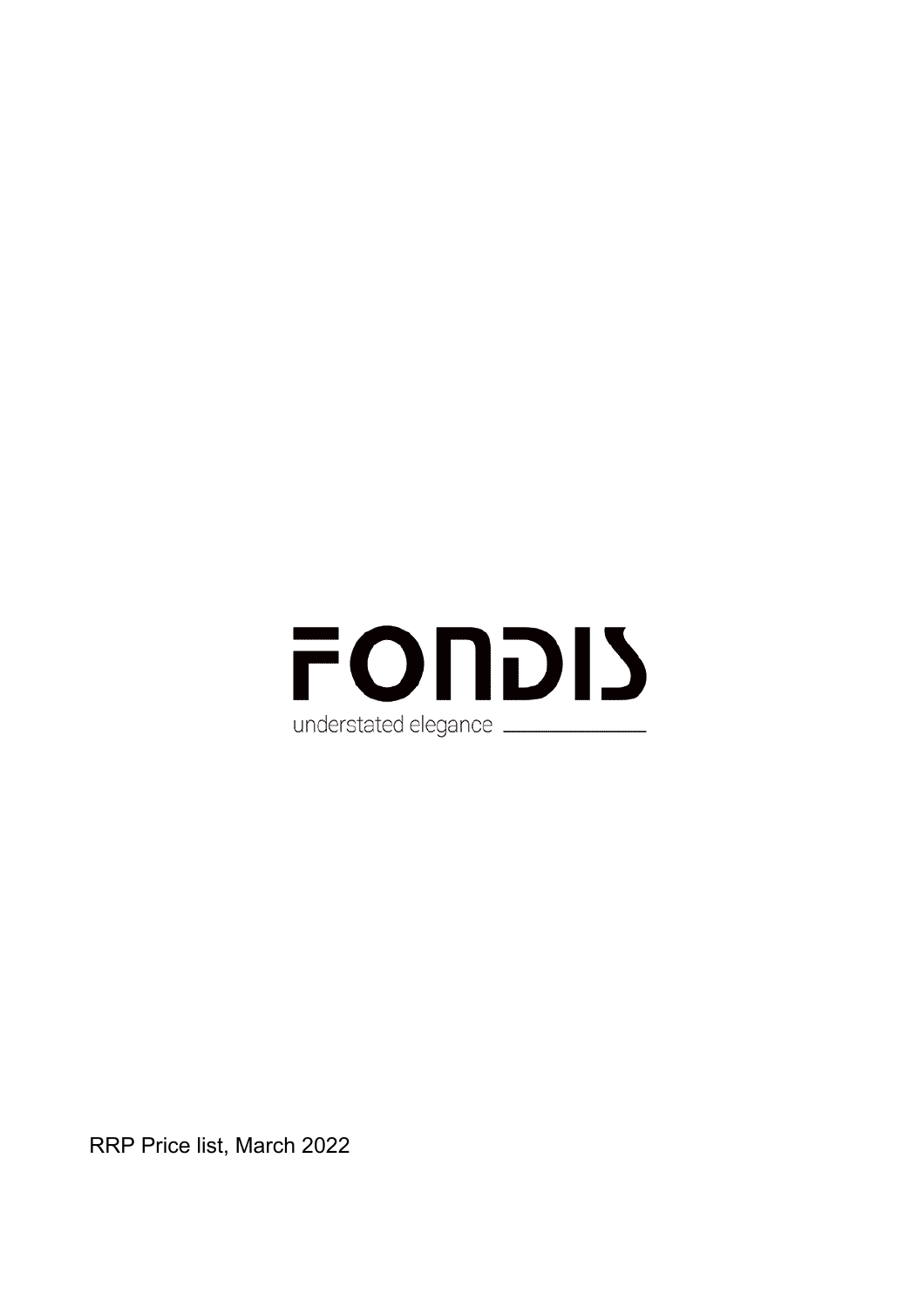

| Stella III           |                                                                                   | <b>RRP</b><br><b>EXC VAT</b> | <b>RRP INC</b><br><b>20% VAT</b> |
|----------------------|-----------------------------------------------------------------------------------|------------------------------|----------------------------------|
|                      |                                                                                   |                              |                                  |
| STELLA3V350          | Stella III V350                                                                   | £3,783.33                    | £4,540.00                        |
| STELLA3H600          | Stella III H600                                                                   | £3,833.33                    | £4,600.00                        |
|                      |                                                                                   |                              |                                  |
| STELLA3H700 V-Traite | Stella III H700                                                                   | £3,883.33                    | £4,660.00                        |
| STELLA3H700 V-Traite | Stella III DFH700                                                                 | £4,983.33                    | £5,980.00                        |
| FODR1STEL3NO         | Straight Steel Frame Black for Stella III H700 and<br><b>DFH700</b>               | £287.50                      | £345.00                          |
| FODR1STEL3NOSE       | Straight Steel Frame Black without notch for Stella III<br>H700 and DFH700        | £287.50                      | £345.00                          |
| FODR2STEL3NO         | Custom Straight Steel Frame Black for Stella III H700<br>and DFH700               | £329.17                      | £395.00                          |
| FODR2STEL3NOSE       | Custom Straight Steel Frame Black without notch for<br>Stella III H700 and DFH700 | £329.17                      | £395.00                          |
|                      |                                                                                   |                              |                                  |
| STELLA3H1000         | Stella III H1000                                                                  | £4,266.67                    | £5,120.00                        |

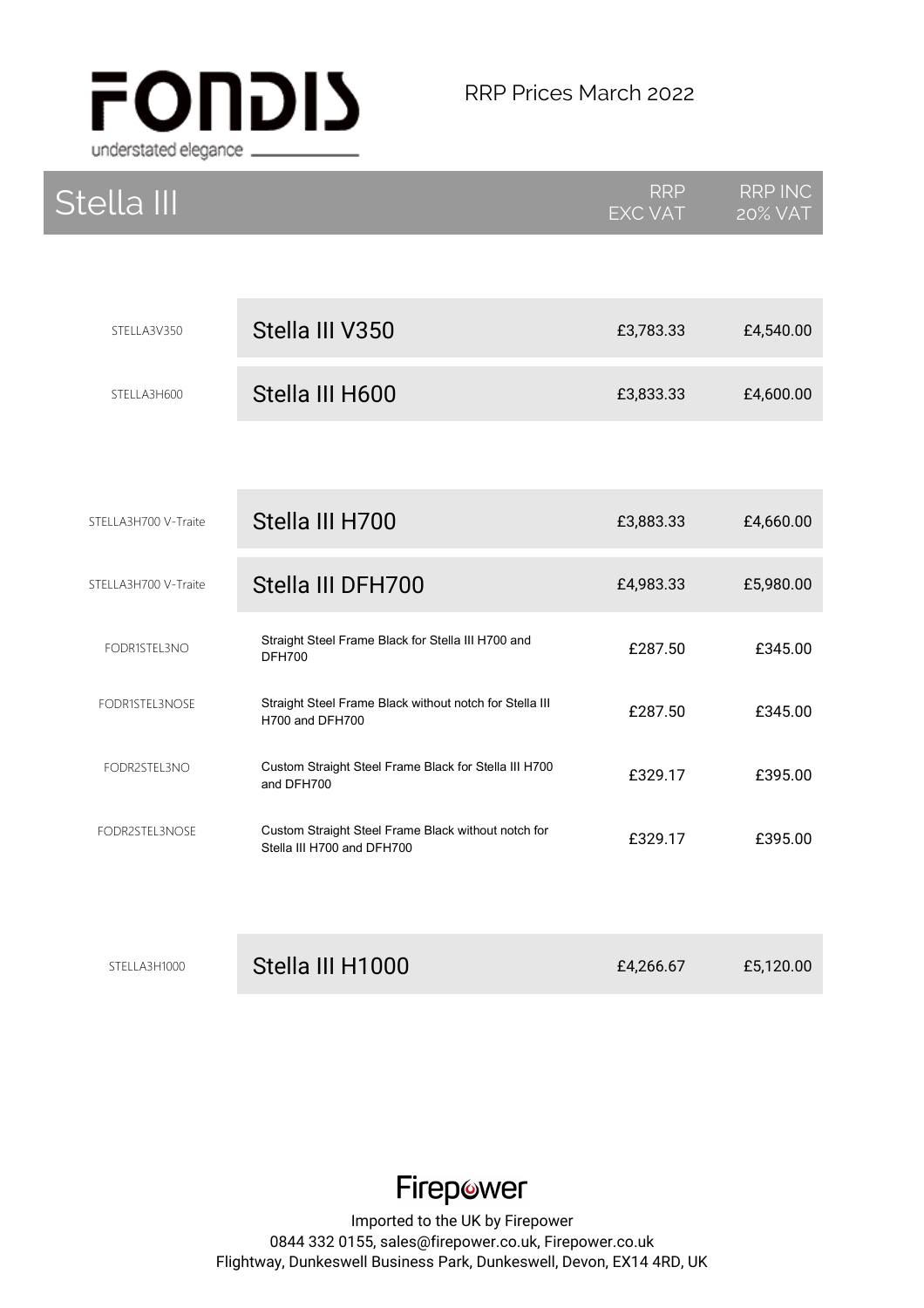

| Ulys              |                                                | <b>RRP</b><br><b>EXC VAT</b> | <b>RRP INC</b><br><b>20% VAT</b> |
|-------------------|------------------------------------------------|------------------------------|----------------------------------|
| <b>ULYS600</b>    | Ulys 600                                       | £4,000.00                    | £4,800.00                        |
| ULYS700           | <b>Ulys 700</b>                                | £3,891.67                    | £4,670.00                        |
| ULYS700BBC        | Ulys 700 Psiv, air-sealed                      | £4,258.33                    | £5,110.00                        |
| ULYS700ZE2        | Ulys 700 ZE, with catalyst                     | £4,258.33                    | £5,110.00                        |
| ULYS700ZEBBC      | Ulys 700 Psiv ZE, air-sealed<br>with catalyst  | £5,350.00                    | £6,420.00                        |
| ULYS800V          | Ulys 800V                                      | £5,016.67                    | £6,020.00                        |
| FOYER ULYS900H    | <b>Ulys 900</b>                                | £4,200.00                    | £5,040.00                        |
| FODR2U90NO        | Custom Straight Steel Frame Black for Ulys 900 | £329.17                      | £395.00                          |
| ULYS900DF         | Ulys 900 Double sided                          | £5,345.83                    | £6,415.00                        |
| ULYS900 ZE2       | Ulys 900 ZE, with catalyst                     | £5,016.67                    | £6,020.00                        |
| ULYS900AD         | Ulys 900 Right corner                          | £5,345.83                    | £6,415.00                        |
| ULYS900AG         | Ulys 900 Left corner                           | £5,345.83                    | £6,415.00                        |
| ULYS1100H         | <b>Ulys 1100</b>                               | £5,133.33                    | £6,160.00                        |
| FOYER ULYS1100XXL | Ulys 1100XXL                                   | £5,229.17                    | £6,275.00                        |

# Firepower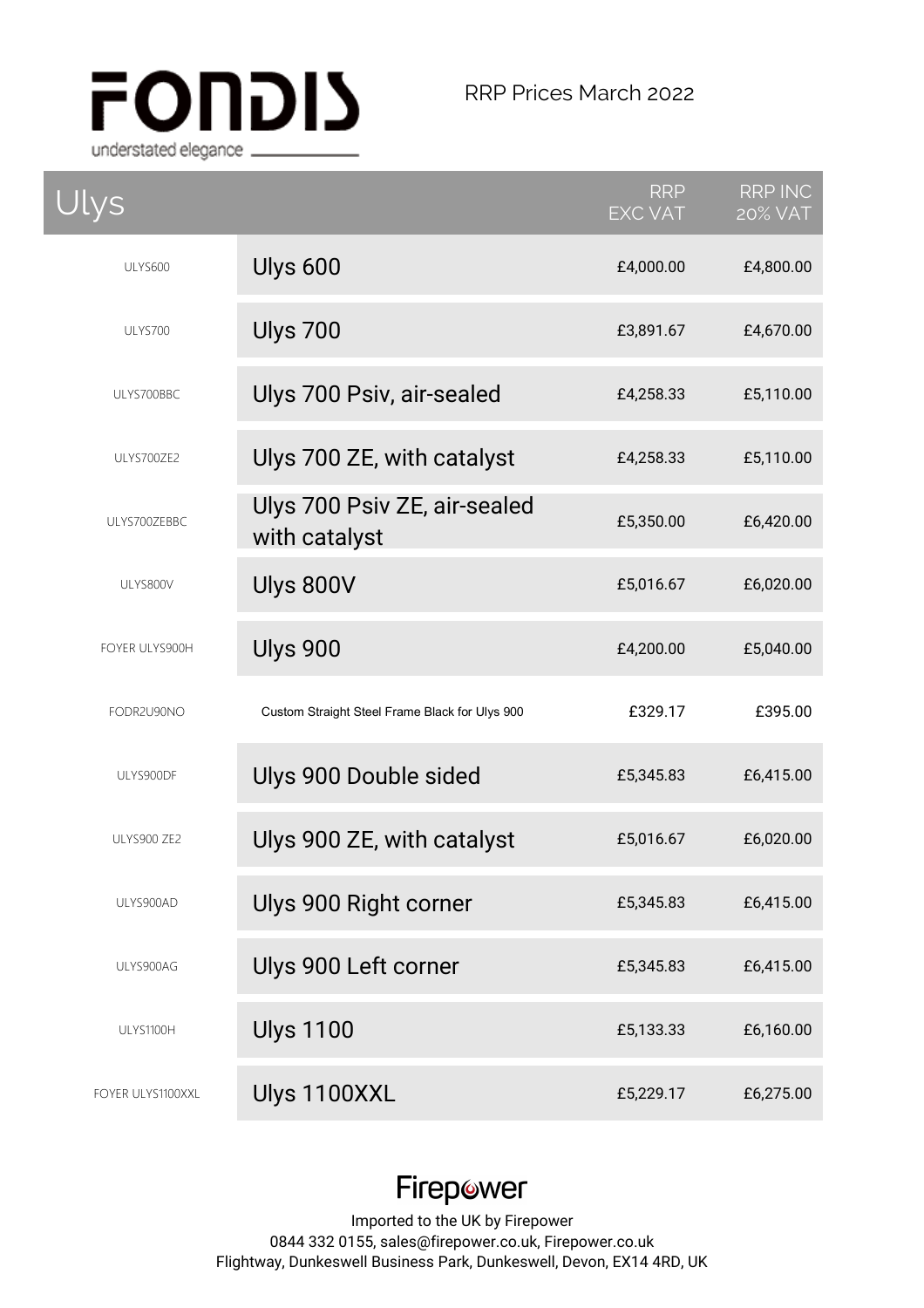

| <b>V</b> Series |                          | RRP<br>EXC VAT | <b>RRP INC</b><br><b>20% VAT</b> |
|-----------------|--------------------------|----------------|----------------------------------|
|                 |                          |                |                                  |
| V60I            | Insert V60L              | £2,495.83      | £2,995.00                        |
| V60AD           | Insert V60L Right corner | £3,033.33      | £3,640.00                        |
| V60AG           | Insert V60L Left corner  | £3,033.33      | £3,640.00                        |
| V80I            | <b>Insert V80L</b>       | £2,754.17      | £3,305.00                        |
| <b>V80LDF</b>   | Insert V80L Double sided | £3,666.67      | £4,400.00                        |
| V100L           | Insert V100L             | £3,033.33      | £3,640.00                        |

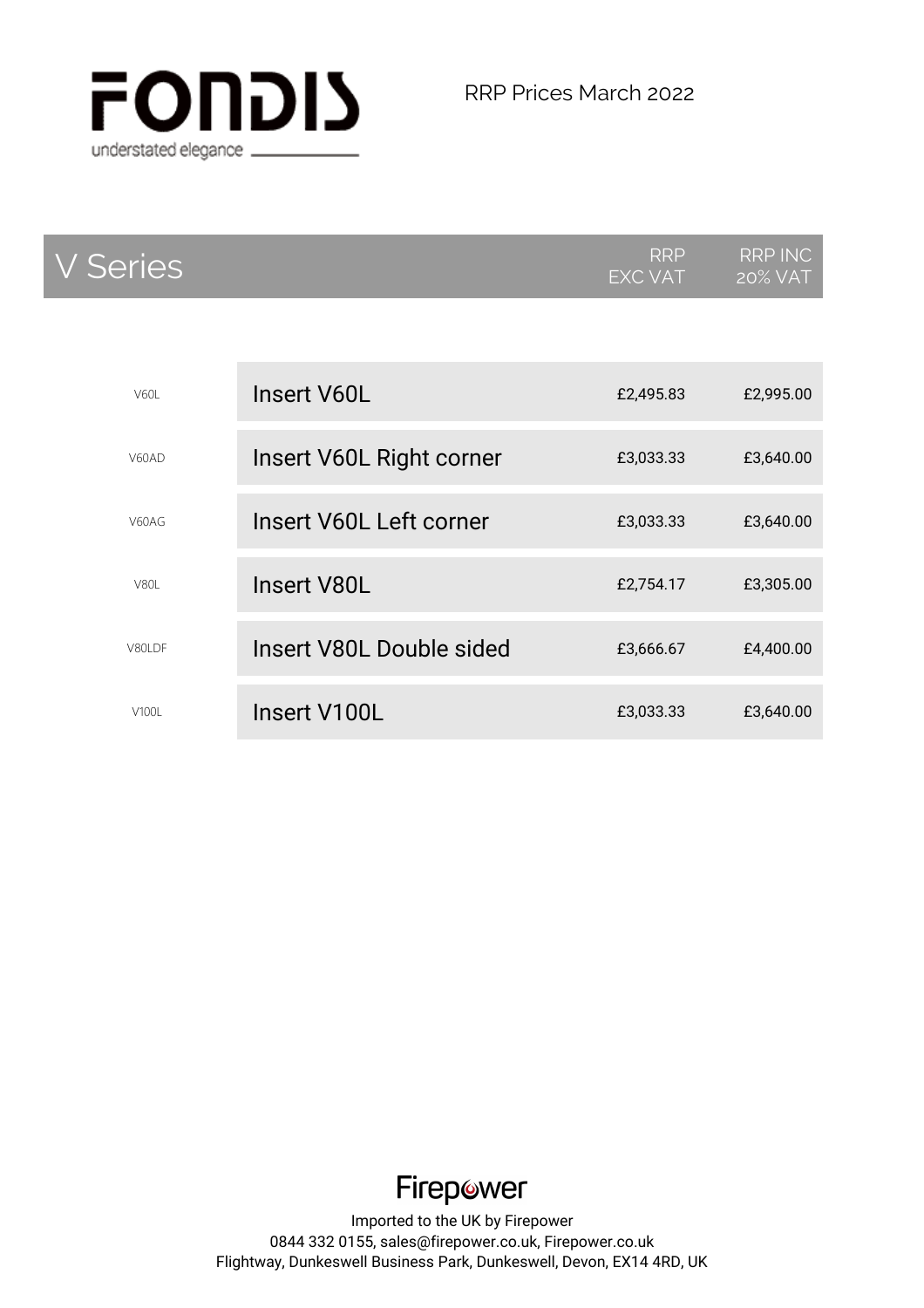

| <b>Accessories</b> |                                               | RRP<br>EXC VAT | <b>RRP INC</b><br><b>20% VAT</b> |
|--------------------|-----------------------------------------------|----------------|----------------------------------|
|                    |                                               |                |                                  |
|                    | Thermalux                                     |                |                                  |
| THERM-50           | Thermalux Sheet 1200mm x 1200mm x<br>50mm     | £91.67         | £110.00                          |
| THERM-25           | Thermalux Sheet 1200mm x 1200mm x<br>25mm     | £50.00         | £60.00                           |
| THERM-SCP250       | <b>Thermalux Suction Control Primer 250ml</b> | £11.92         | £14.30                           |
| THERM-SCP500       | <b>Thermalux Suction Control Primer 500ml</b> | £20.17         | £24.20                           |
| THERM-SCP1000      | Thermalux Suction Control primer 1L           | £33.00         | £39.60                           |
| THERM-GC           | Thermalux Glue Cartridge                      | £14.41         | £17.29                           |
|                    |                                               |                |                                  |
|                    | Log Boxes                                     |                |                                  |

| LOGBOX SM | Log Box $757 \times 375 \times 350$ mm depth | £195.83 | £235.00 |
|-----------|----------------------------------------------|---------|---------|
| LOGBOX LG | Log Box 1507 x 375 x 350mm depth             | £245.83 | £295.00 |

Firepower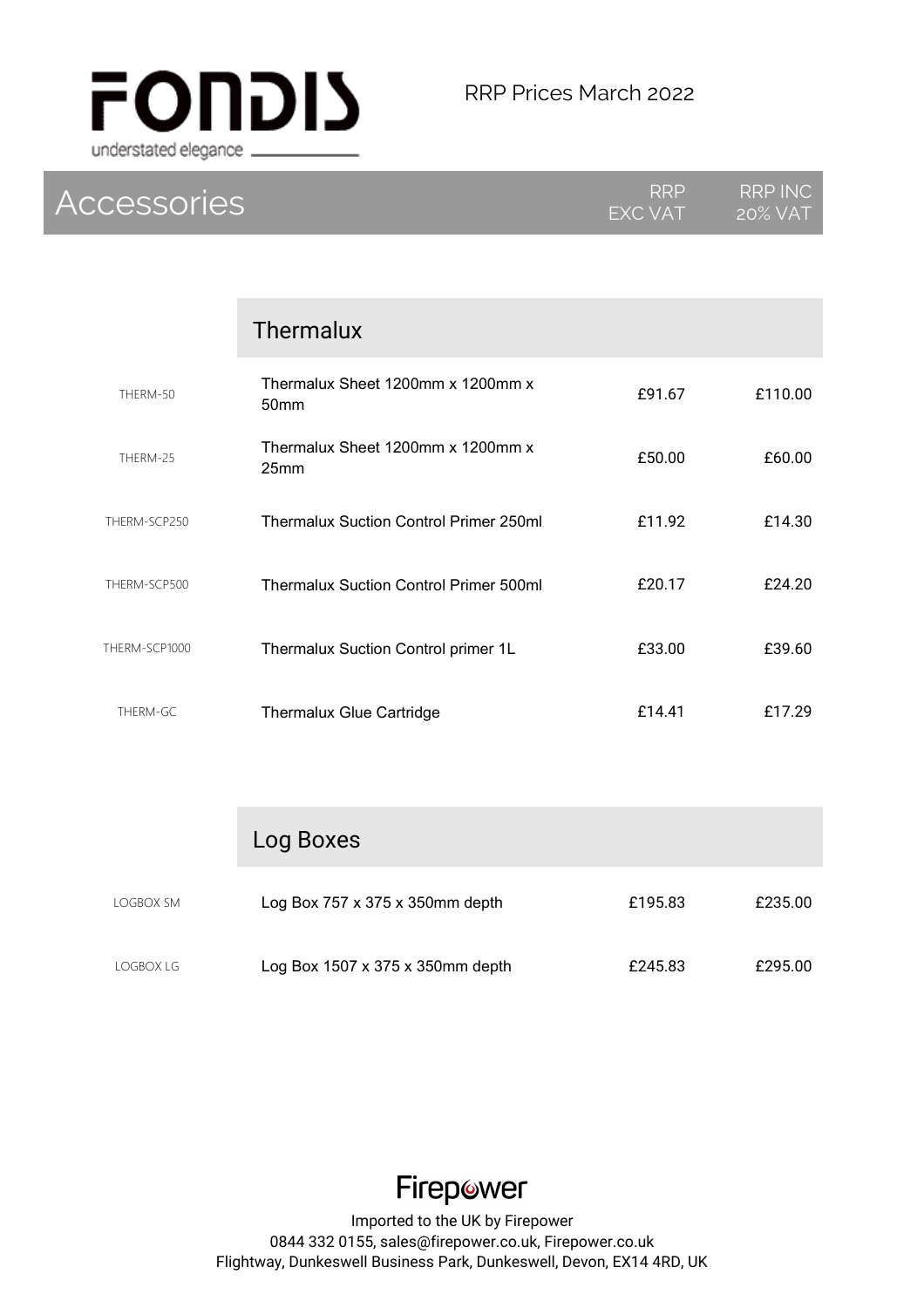

## Vents

| 400mm x 60mm long slot-vent  | £50.00 | £60.00 |
|------------------------------|--------|--------|
| 600mm x 60mm long slot-vent  | £58.33 | £70.00 |
| 800mm x 60mm long slot-vent  | £66.67 | £80.00 |
| 1000mm x 60mm long slot-vent | £75.00 | £90.00 |
| 8-bar low level grille-vent  | £37.50 | £45.00 |
| 3-bar high level grille-vent | £37.50 | £45.00 |

#### Flue Adapters

| 228-205mm (9" - 8") For Stella and Ulys<br>1100/900/800  | £65.42 | £78.50 |
|----------------------------------------------------------|--------|--------|
| 228-180mm (9" - 7") For Stella and Ulys<br>1100/900/800  | £65.42 | £78.50 |
| 198-180mm (8" - 7") For Ulys 700 and V-80/<br><b>LDF</b> | £65.42 | £78.50 |
| 178-155mm (7" - 6") For V-60L                            | £65.42 | £78.50 |

## Firepower